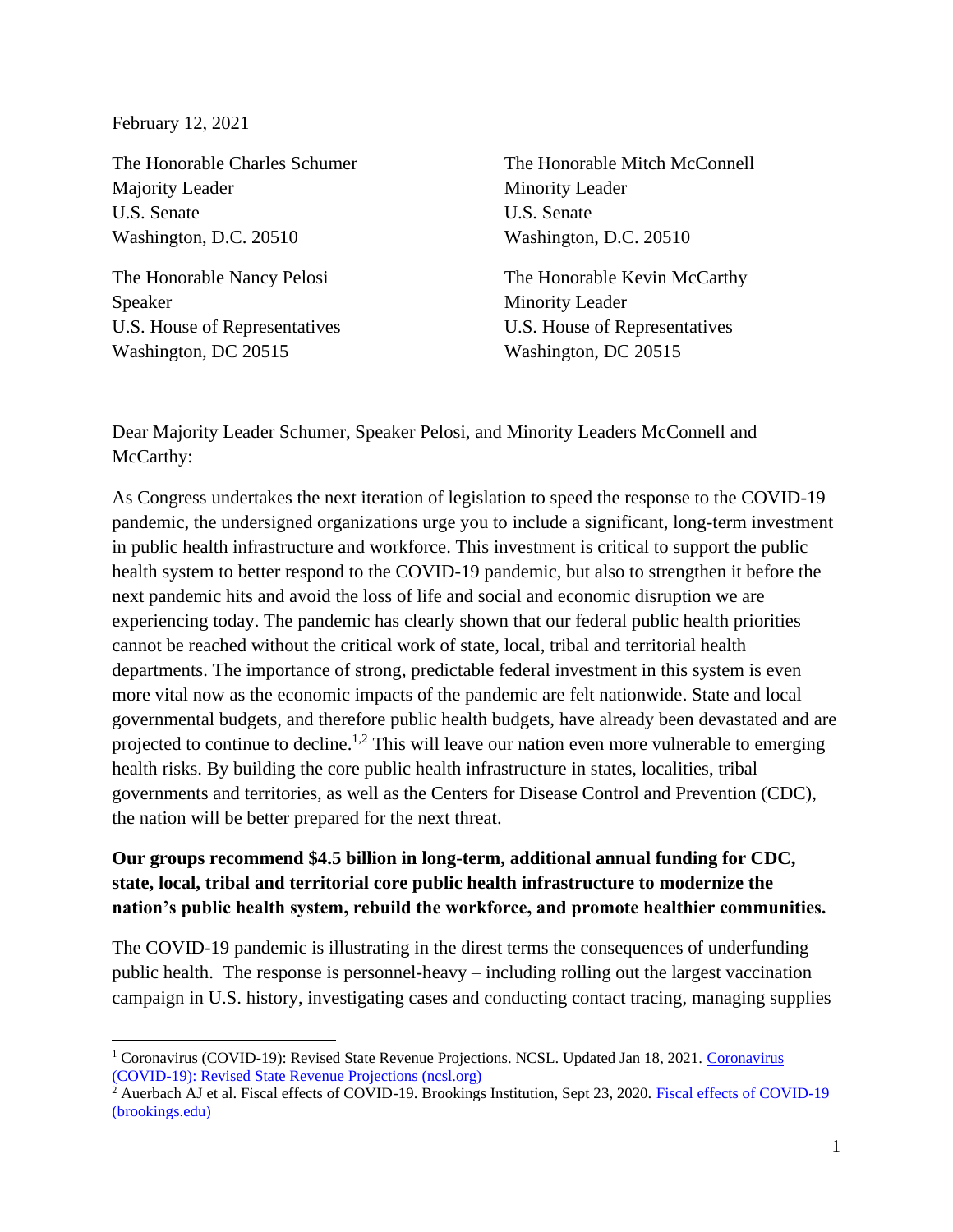and volunteers, conducting risk communications, coordinating with governmental and healthcare partners, and planning for the next phase of response. While short-term funding has been essential, it cannot sustain the workforce or effectively modernize public health. A significant, sustainable investment is needed to support such essential activities as disease surveillance, epidemiology, laboratory capacity, all-hazards preparedness and response; policy development and support; communications; community partnership development; promoting equity; and organizational competencies.

For too long, the nation has neglected basic public health capacity, and the nation's response to the pandemic reflects this chronic underfunding. Since the 2008 recession, state and local health agencies have lost nearly one quarter of the workforce.<sup>3</sup> Health departments are still dependent on archaic methods of tracking COVID-19 and other diseases, including phone, fax and paper.<sup>4</sup> CDC's funding remains just below its level in FY2008, when adjusting for inflation.<sup>5</sup> Meanwhile, state funding for health departments has dropped by 16 percent per capita, and funding for local health departments has fallen by  $18$  percent since  $2010$ .<sup>6</sup> That means there has been little room to modernize, recruit, retain, and retrain the workforce of the 21<sup>st</sup> Century and address emerging threats. In fact, the estimated gap in achieving a minimum level of public health protection for all communities is about \$13 per person per year, yielding the requested \$4.5 billion.<sup>7</sup> Despite being a cost-effective method of preventing disease, this starvation of public health has prevented the nation from addressing chronic disease epidemics, surging rates of substance misuse, and health inequities, making many communities particularly vulnerable to COVID-19. It is critical that all Americans can trust that the public health system is strong around them, no matter their zip code.

The U.S. has followed a pattern of underfunding of vital public health services, followed by a crisis, a quick infusion of cash, and then dwindling investments over time.<sup>8</sup> This pattern is placing American lives at risk. We must think not just of the short-term needs of this pandemic, but the long-term readiness of our nation. We applaud Congress for taking quick action to provide funding for the initial response, including for the state and local public health response.

[healthleadershipforum/files/2018/11/PHLF\\_developingafinancingsystemtosupportpublichealth.pdf.](http://www.resolv.org/site-healthleadershipforum/files/2018/11/PHLF_developingafinancingsystemtosupportpublichealth.pdf) <sup>8</sup> The Impact of Chronic Underfunding of America's Public Health System: Trends, Risks, and Recommendations, 2019. Trust for America's Health.<https://www.tfah.org/report-details/2019-funding-report/>

<sup>3</sup> New Workforce Survey: Public Health Turnover Could Pose Threat to Community Health. de Beaumont Foundation, 2019.

[https://www.debeaumont.org/news/2019/new-workforce-survey-public-health-turnover-could-pose-threat-to](https://www.debeaumont.org/news/2019/new-workforce-survey-public-health-turnover-could-pose-threat-to-community-health/)[community-health/](https://www.debeaumont.org/news/2019/new-workforce-survey-public-health-turnover-could-pose-threat-to-community-health/)

<sup>4</sup> Bajak F. Faxes and email: Old technology slows COVID-19 response. AP. May 13, 2020. <https://apnews.com/article/aff923bc384089489d168ee2ced71a93>

<sup>&</sup>lt;sup>5</sup> In FY 2008, CDC funding was \$6.375 billion (program level). FY 2021 funding is \$7.819 billion (program level). Adjusted for inflation, the 2008 number would be \$7.864 billion in 2020 dollars.

<sup>6</sup> Hollowed-Out Public Health System Faces More Cuts Amid Virus. AP and Kaiser Health News, July 1, 2020. https://khn.org/news/us-public-health-system-underfunded-under-threat-faces-more-cuts-amid-covid-pandemic/

<sup>7</sup> Public Health Leadership Forum. Developing a financing system to support public health infrastructure. Available at: [http://www.resolv.org/site-](http://www.resolv.org/site-healthleadershipforum/files/2018/11/PHLF_developingafinancingsystemtosupportpublichealth.pdf)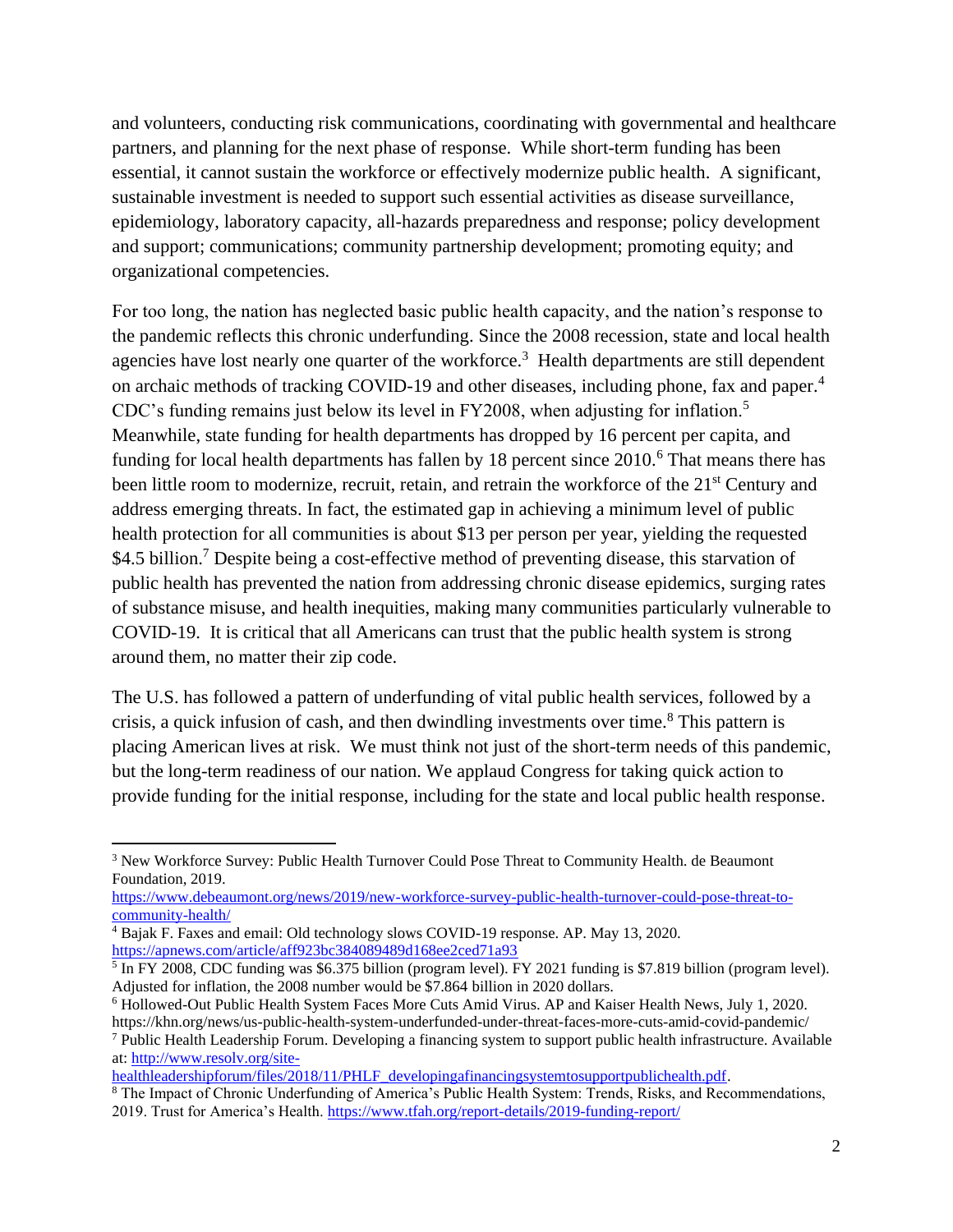However, short-term, supplemental funding does not allow public health to recruit and retain the expert workforce needed for protecting the nation against emerging threats, such as surging levels of chronic disease, the substance misuse and suicide epidemics, infectious diseases, injuries, natural disasters and environmental hazards. We urge you to act now to prevent and prepare for the next pandemic.

## Sincerely,

317 Coalition Academy of Nutrition and Dietetics Advocates for Better Children's Diets AIDS Action Baltimore All Youth Access, LLC Alzheimer's Association and Alzheimer's Impact Movement America Walks America's Essential Hospitals American Academy of Allergy, Asthma & Immunology American Academy of Nursing American Academy of Pediatrics American Association for Clinical **Chemistry** American Association for Respiratory Care American Association for the Study of Liver **Diseases** American Association of Colleges of Nursing American Association of Colleges of Osteopathic Medicine American Association of Neuromuscular & Electrodiagnostic Medicine American Association on Health and Disability American Cancer Society Cancer Action Network (ACS CAN) American Clinical Laboratory Association American College Health Association American College of Clinical Pharmacy American College of Medical Toxicology American College of Obstetricians and Gynecologists American Geriatrics Society American Heart Association American Immunization Registry Association

American Kidney Fund American Liver Foundation American Lung Association American Medical Student Association American Nurses Association American Physical Therapy Association American Podiatric Medical Association American Public Health Association American Sexual Health Association American Society for Microbiology American Society of Hematology American Society of Tropical Medicine & Hygiene American Thoracic Society APLA Health Arizona Council of Human Service Providers Arizona Public Health Association Arkansas Public Health Association Arthritis Foundation Asian & Pacific Islander American Health Forum Association for Clinical and Translational Science Association for Professionals in Infection Control and Epidemiology Association of American Cancer Institutes Association of American Medical Colleges Association of Food and Drug Officials Association of Immunization Managers Association of Maternal & Child Health Programs Association of Minority Health Professions **Schools** Association of Nurses in AIDS Care Association of Public Health Laboratories Association of Schools Advancing Health Professions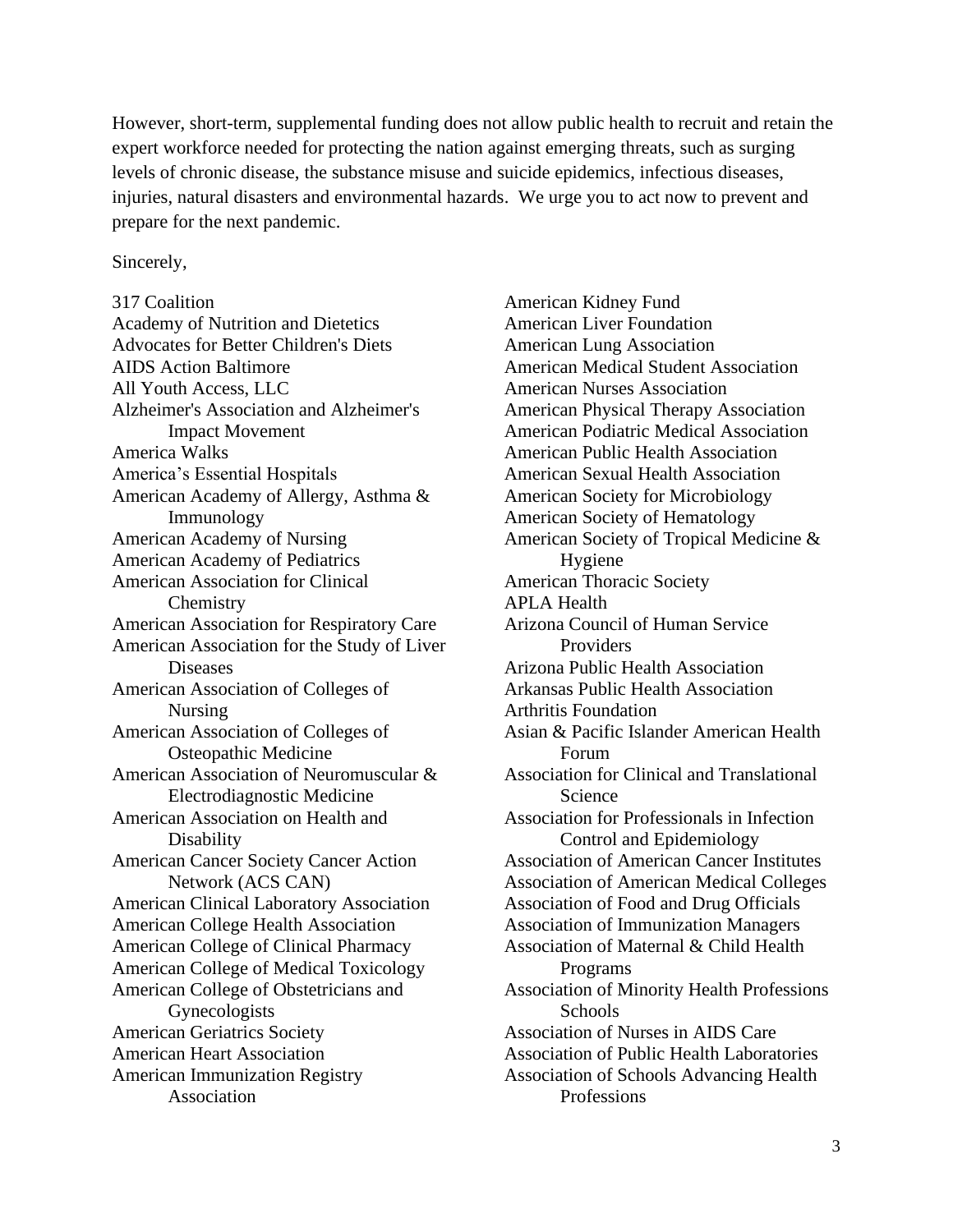Association of Schools and Programs of Public Health Association of State and Territorial Dental Directors Association of State and Territorial Health **Officials** Association of State Public Health **Nutritionists** Asthma and Allergy Foundation of America Authority Health Autism Family Services of New Jersey Big Cities Health Coalition Bipartisan Policy Center Black Health Coalition of Wisconsin Bloom Health Coalition Boulder County Public Health Breathe New Hampshire California Health Collaborative California Hepatitis C Task Force Campaign for Tobacco-Free Kids Campesinos Sin Fronteras Cancer Support Community Caregivers of New Jersey Caring Ambassadors Program Cascade AIDS Project Catholic Health Association of the United **States** Cause Engagement Associates Center for Advocacy for the Rights and Interests of the Elderly (CARIE) Center for Community Resilience Center for School Health Innovation & **Quality** CenterLink: The Community of LGBT **Centers** Chicago Chapter National Black Nurses Association Children's Environmental Health Network Christian Council of Delmarva Clinical Research Forum Coalition for Clinical and Translational Science Colorado Public Health Association Colorado School Medicaid Consortium Commissioned Officers Association of the USPHS

Common Threads Communities Joined in Action, Inc. Connecticut Public Health Association Consortium for State and Regional Interoperability Council of State and Territorial Epidemiologists County Health Executives Association of California Delaware Academy of Medicine and the Delaware Public Health Association Digestive Disease National Coalition Doctors for America Dorchester County Health Department Dystonia Medical Research Foundation Eating Disorders Coalition for Research, Policy & Action Education Development Center Empower Nutrition & Wellness Endocrine Society Entomological Society of America Epilepsy Alliance America Epilepsy Foundation Epilepsy Services of New Jersey Equality California Florida Institute for Health Innovation Florida Public Health Association Foundation for a Healthy Kentucky Franklin Regional Council of Governments GBS|CIDP Foundation International Geary County Health Department Georgia Public Health Association GLMA: Health Professionals Advancing LGBTQ Equality Global Alliance for Behavioral Health and Social Justice Global Liver Institute GO2 Foundation for Lung Cancer Good Days Goshen Health Grand Traverse County Health Department Green & Healthy Homes Initiative, Inc Hartsfield Health Systems Consulting Hawaii Public Health Organization Health by Design Health Care Improvement Foundation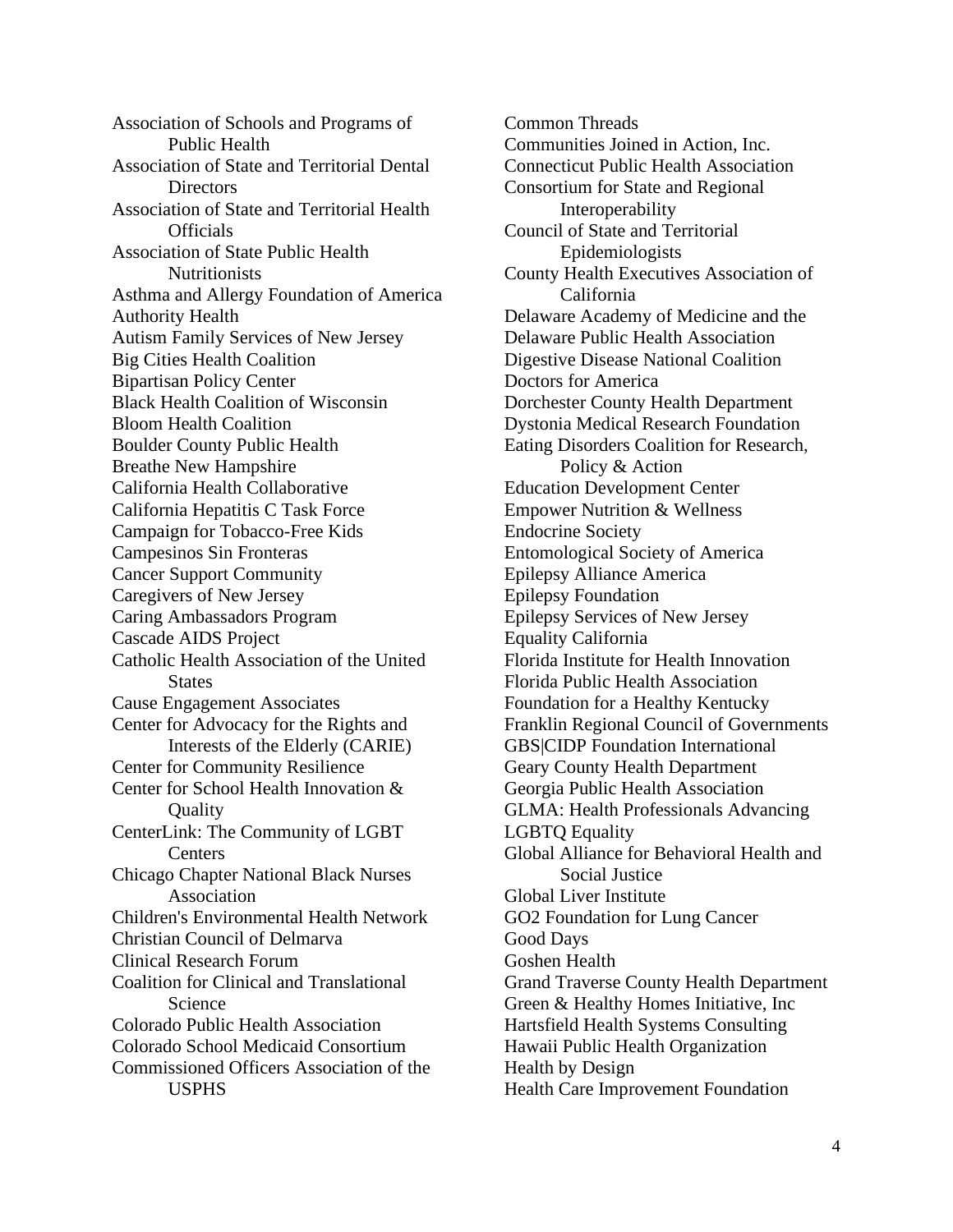Health Care Without Harm Health Equity Initiative Health in Justice Action Lab, Northeastern University School of Law Health Resources in Action Healthcare Leadership Council Healthy Schools Campaign Heartland Alliance Hep B United Hep B United Philadelphia Hepatitis B Foundation Hispanic Health Initiatives, Inc. HIV + Hepatitis Policy Institute HIV Medicine Association Hogg Foundation for Mental Health Hollywood Senior Center Hope and Help Center of Central Florida, Inc. Hope Charities Human Rights Campaign Idaho Public Health Association Illinois Public Health Association Illinois Public Health Institute Impact York County In the Public Interest Indiana Public Health Association Infectious Diseases Society of America International Foundation for Gastrointestinal Disorders Interstitial Cystitis Association Iowa Public Health Association Johns Hopkins University Institute for Health and Productivity Studies Johnson County Public Health, Iowa Journal Public Health Management & Practice Jump IN for Healthy Kids Kansas City Missouri Health Department Kansas Public Health Association Lafayette County Health Depart Lakeshore Foundation Latino Coalition for a Healthy California Lawrence-Douglas County Public Health Life Raft Group Local Public Health Association of Minnesota

Louisiana Public Health Association Louisiana Public Health Institute Lupus and Allied Diseases Association, Inc. Lymphatic Education & Research Network Macoupin County Public Health Dept Maine Public Health Association March of Dimes Mary Ann Liebert Inc. Massachusetts Public Health Association Message Carriers of Pennsylvania METAvivor Metropolitan Health Organizations of the Kansas City Area (MOHAKCA) Michael & Susan Dell Center for Healthy Living, UTHealth School of Public Health in Austin Michigan Association for Local Public Health Michigan District Health Department No. 2 Michigan District Health Department No. 4 Michigan Public Health Association MindWise Innovations Minnesota Public Health Association Missouri Association of Area Agencies on Aging Missouri Association of Local Public Health Agencies Missouri Public Health Association Mon Health Systems Montgomery Citizens United for Prosper (MCUP) Mosquito and Vector Control Association of California MS Public Health Association National Alliance of State & Territorial AIDS Directors National Alopecia Areata Foundation National Association for Public Health Statistics and Information Systems National Association of County and City Health Officials National Association of Local Boards of Health National Association of Nurse Practitioners in Women's Health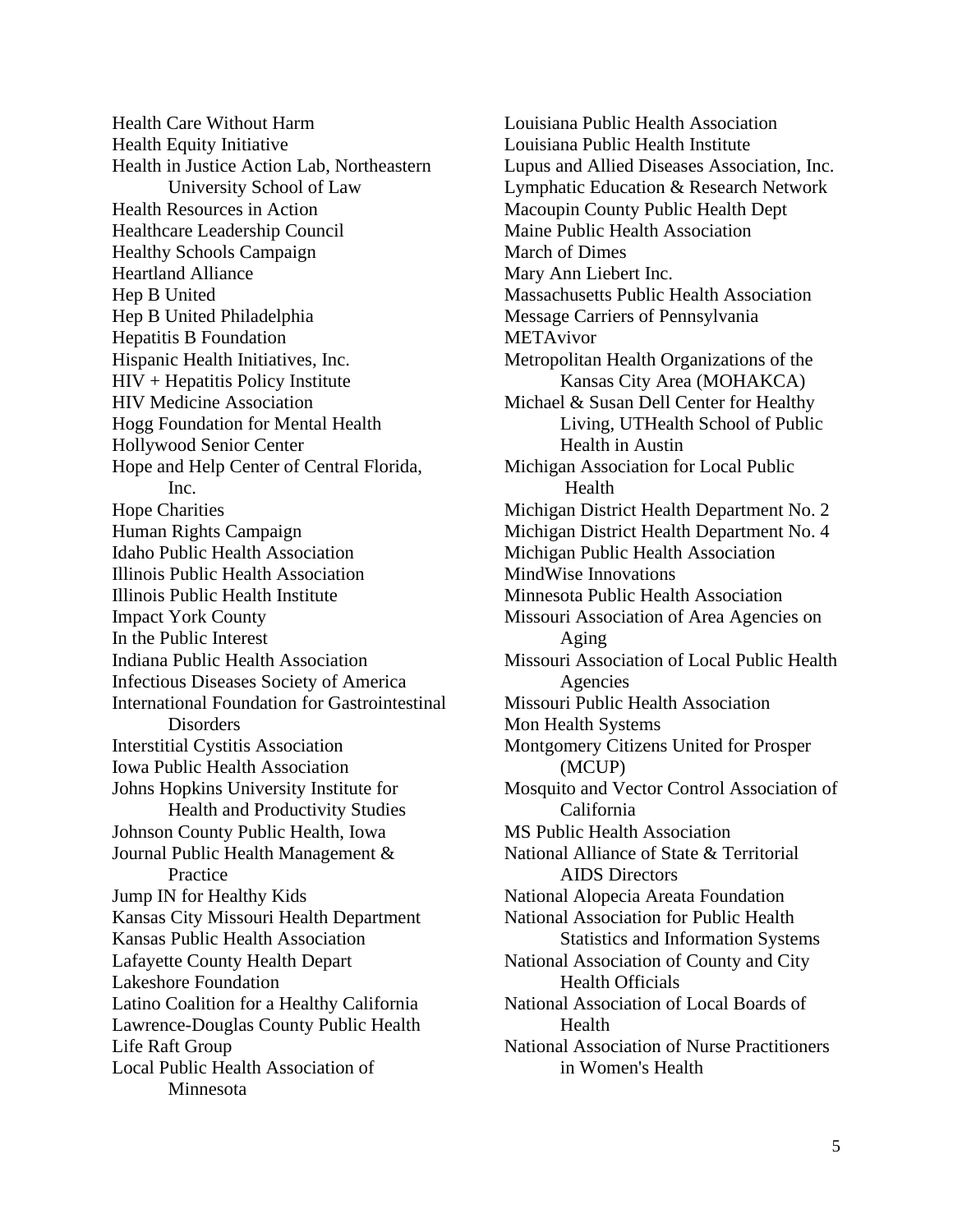National Association of Pediatric Nurse **Practitioners** National Association of State of Offices of Minority Health National Athletic Trainers' Association National Capital Area SOPHE (NCA SOPHE) National Center for Healthy Housing National Coalition of STD Directors National Consumers League National Environmental Health Association National Health Care for the Homeless Council National Health Law Program National League for Nursing National Medical Association National Nurse-Led Care Consortium National Pancreas Foundation National Tuberculosis Controllers Association National WIC Association NC Public Health Association Nebraska Action Coalition- Future of Nursing Nemours Children's Health System NephCure Kidney International Nevada Public Health Association New Hampshire Public Health Association New Hampshire Public Health Association New Jersey Public Health Association New Orleans Health Department New York Academy of Medicine New York State Public Health Association North Carolina Alliance for Health North Carolina Alliance of Public Health Agencies North Carolina Association of Local Health Directors North Dakota Public Health Association North Runnels Hospital Northeast Ohio Black Health Coalition Nova Southeastern University Undergraduate Public Health Student Association Nurture Ohio Public Health Association

Oregon Public Health Association Partnership for Better Health Partnership for Children's Oral Health Patient Services, Inc. Peggy Lillis Foundation Pennsylvania Public Health Association PestronkGlass Premier, INC Prevent Blindness Prevention Institute Preventive Cardiovascular Nurses Association Project Sleep Public Health Accreditation Board Public Health Foundation Public Health Institute Public Health Management Corporation Public Health Solutions Puerto Rico Public Housing Administration Pulmonary Hypertension Association Redstone Center for Prevention and Wellness Research!America RESOLVE Respiratory Health Association Restless Legs Syndrome Foundation Rhode Island Public Health Association Riverside Community Care RiverStone Health RIZE Consultants Safe States Alliance San Francisco Bay Physicians for Social Responsibility SANIPLAN School-Based Health Alliance Scleroderma Foundation SHAPE America - Society of Health and Physical Educators Silver State Equality-Nevada Sleep Research Society Society for Vector Ecology Society of General Internal Medicine Society of State Leaders of Health and Physical Education South Dakota Public Health Association